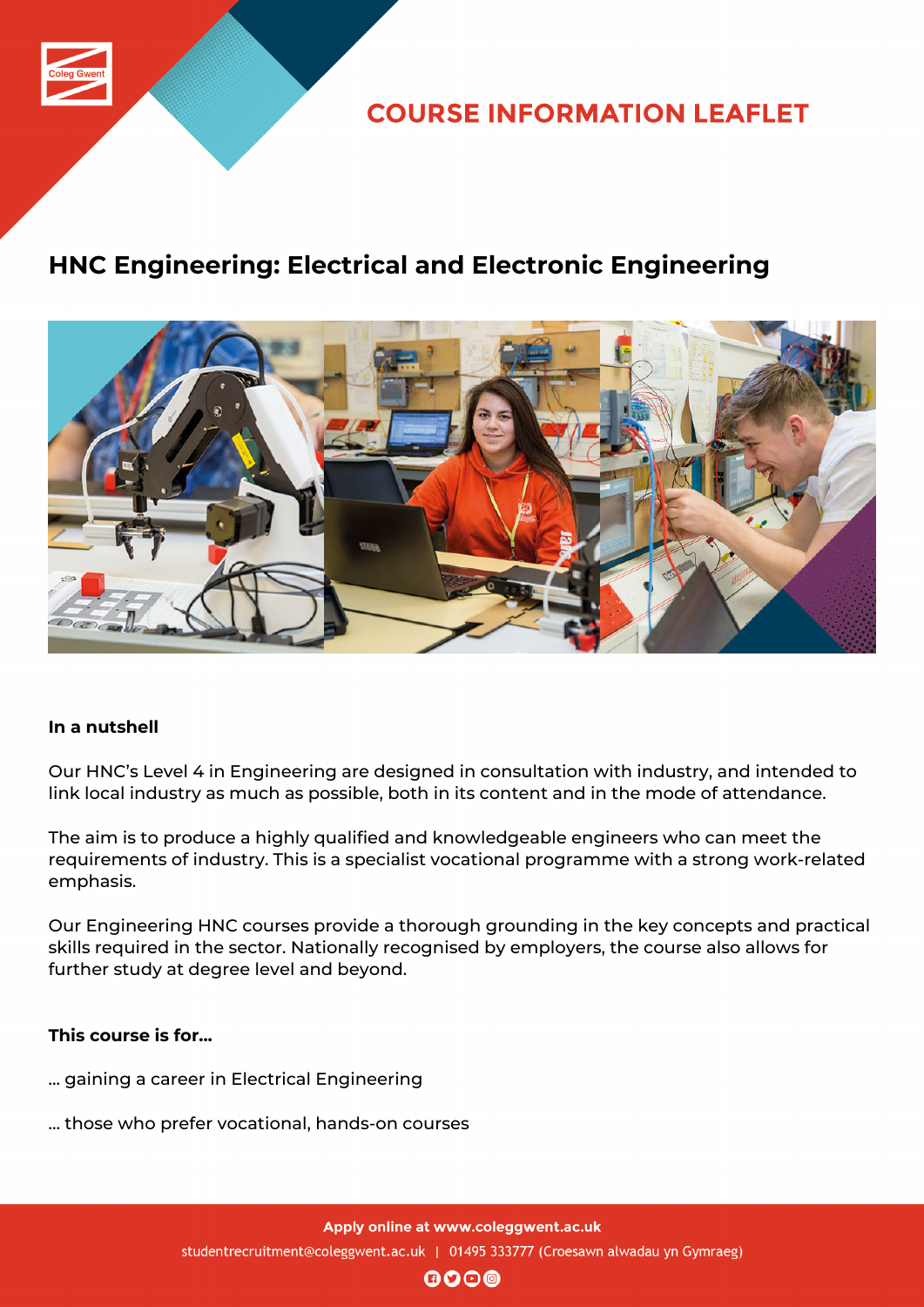

# **COURSE INFORMATION LEAFLET**

… anyone who would like to study further in engineering

... taking the next step in your career in the Engineering sector

#### **Course content**

The course provides a thorough grounding in the key concepts and practical skills required in the sector.

You will study units including:

Year 1

Engineering Science Electrical Principles Engineering Mathematics Engineering Design

Year 2

Robotics and PLC's Industrial Project Electrical Machines Analogue and Digital Systems

You will learn through a mixture of lectures, tutorials and practical sessions.

Learners will be assessed via coursework and examination.

#### **Entry Requirements**

You would usually need at least one of the following:

A relevant BTEC Level 3 profile of Merit/Merit CC at A Level CC grades at A Level plus C in Welsh Baccalaureate Access to HE where you have achieved a Pass Diploma with 45 Passes

Plus: GCSE passes in three subjects at grade C or above to include maths and English

 $\mathbf{0}$  $\mathbf{0}$  $\mathbf{0}$